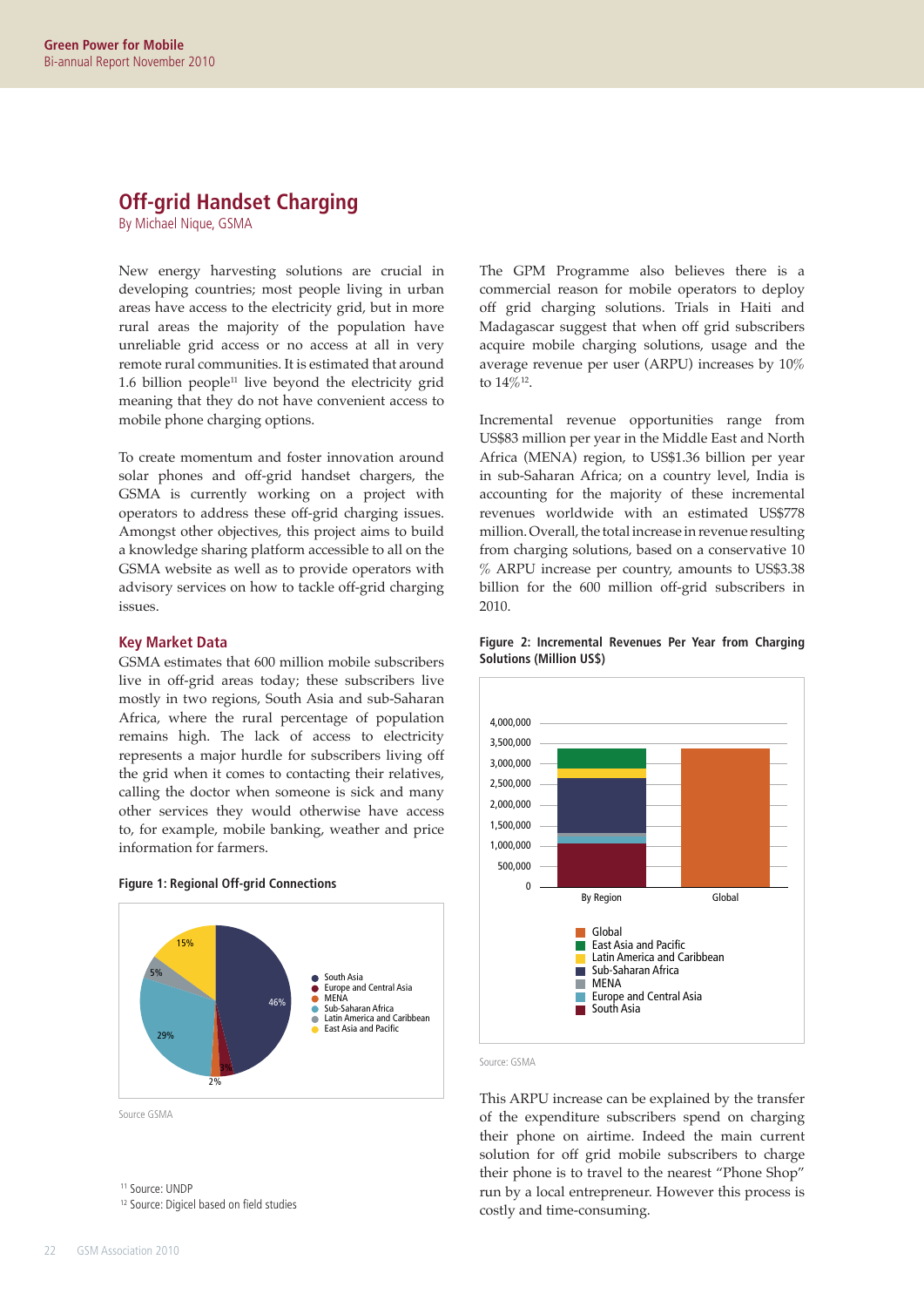## **Figure 3: A Charging Shop in Kisoro, Uganda**



Source: GSMA

For part of this project, the GSMA is currently conducting field studies to better understand the economics and user experience of the charging process for off grid subscribers. First results gathered from the field in Uganda, suggest that users spend US\$1 to US\$3 per month on charging their phone – this represents between 5–30  $\%$  of a subscriber monthly mobile expenditure. This is in addition to the cost of travelling to the nearest charging shop. As an example, people living in the South West of Uganda, in the Kisoro Valley, sometimes have to travel up to 20 km to the nearest village to get access to an electricity point. This essentially is a day trip for them, away from homes and businesses, just to charge their phone. Solutions emerge to make this process more convenient – subscribers sometimes give their phones to a truck/car driver going to the city to get it charged, retrieving it again a few hours later. When off-grid users were asked how they would spend their money if they could save these charging expenditures, most of the people interviewed would spend more money on airtime.

## **Off-grid Charging Solutions**

In order to help off grid users charge their phones, several solutions coexists.

Since 2009, several solar phones have been introduced in developing countries such as India, Kenya and Uganda. The Digicel Group are distributing solar phones in markets such as Papua New Guinea, Tonga and Vanuatu after forecasting a market of over 700,000 customers<sup>13</sup> across Central America, the Caribbean and the South Pacific in 2009.

Innovation is also being driven to address the charging issue for users who do not have easy access to electricity both for their mobile phones as well as other low power devices. External chargers have proven to be really useful to remote communities. Today, most external chargers are either solar or kinetic; the latter using mechanical forces to generate low power. In June 2010, Nokia unveiled a bicycle charger kit in Kenya. It uses a small dynamo or electrical generator, powered by the rotation of the bicycle wheel, to charge a phone. Smaller companies such as Nuru Energy or American startup Fenix International are both providing kinetic chargers for low power devices.